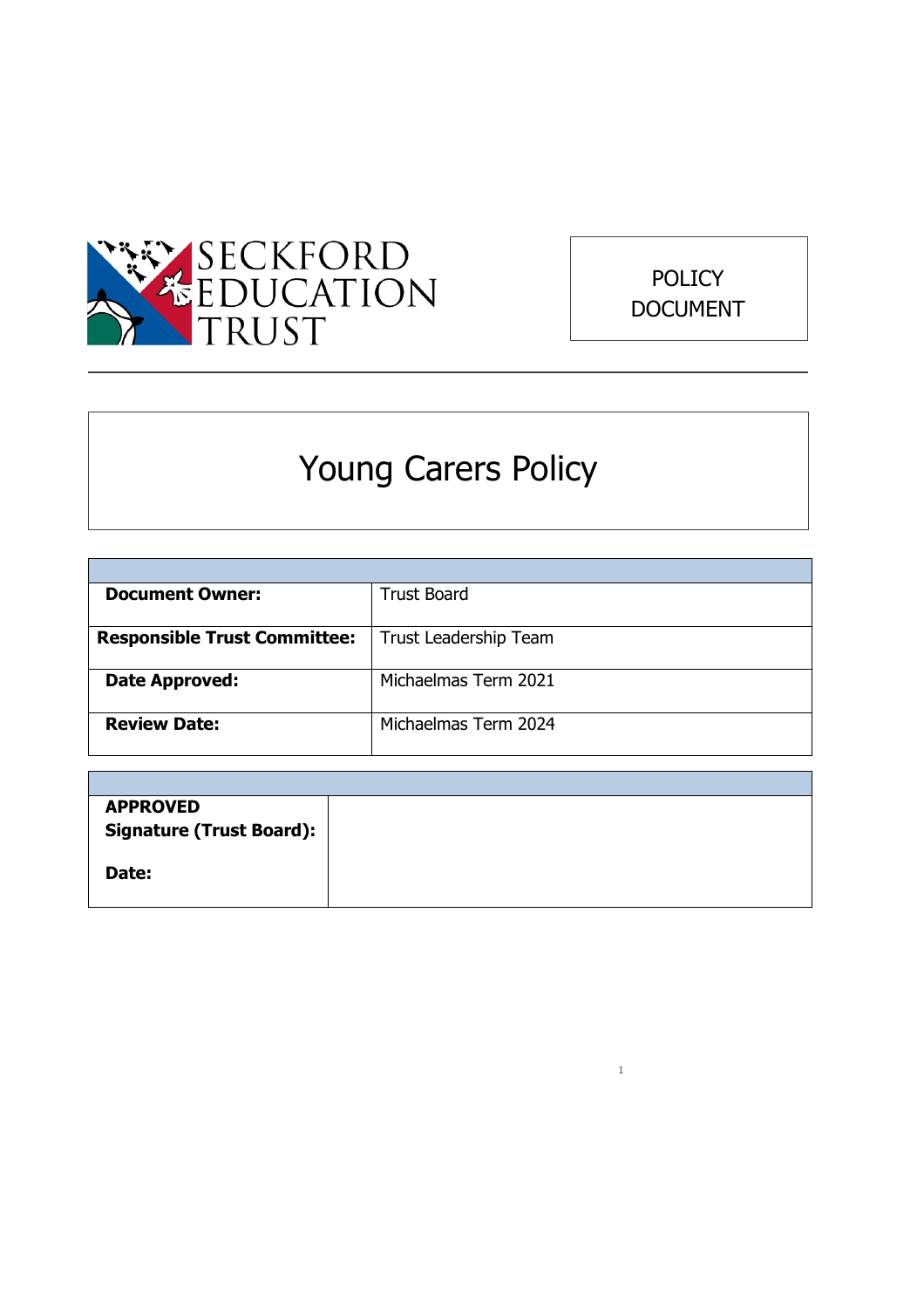

# 1. Other relevant policies and documents

- Behaviour Policy
- Continuing Professional Development (CPD) Policy
- Equalities Policy (Students)
- Health and Safety Policy
- Health and Safety Procedures Manual
- Safeguarding Procedures Manual
- Trustee and Board Member Handbook
- Volunteer Policy
- 'Working Together to Safeguard Children' DfE, 2013
- 'What to do if you are worried a child is being abused' Advice for practitioners DfE
- 'Keeping children safe in education: Statutory guidance for schools and colleges' (DfE, September 2021) issued under Section 175, Education Act 2002, the Education (Independent School Standards) (England) Regulations 2010 as amended by SI 2012/2962 and the Education (Non-Maintained Special Schools) (England) Regulations 2014
- 'Teachers' Standards: Guidance for school leaders, school staff and governing bodies', DfE, 2013
- Suffolk Local Safeguarding Children's Board documentation
- SEND Code of Practice, June 2014
- The Children's Act of 1989 and 2004
- The Children and Families Act 2014
- Carers Strategy 2010
- Suffolk County Council's "Information Sharing Agreement between Suffolk County Council &
- Information Sharing: Advice for Practitioners Providing Safeguarding Services to Children, Young People, Parents and Carers

#### 2. Explanation of terms used in the policy

Trust = Seckford EducationTrust

 $School(s) = schools within the Trust$ 

- $YCL = Young Carers Lead$
- SYC = Suffolk Young Carers

Children includes everyone under the age of 18.

#### 3. Purpose of the policy

2 This policy outlines the Trust's position in respect of the wellbeing of Young Carers across all its schools and in all procedures. This policy covers the Trust and all its schools and as such there is no need for each school to have its own policy or procedures manual.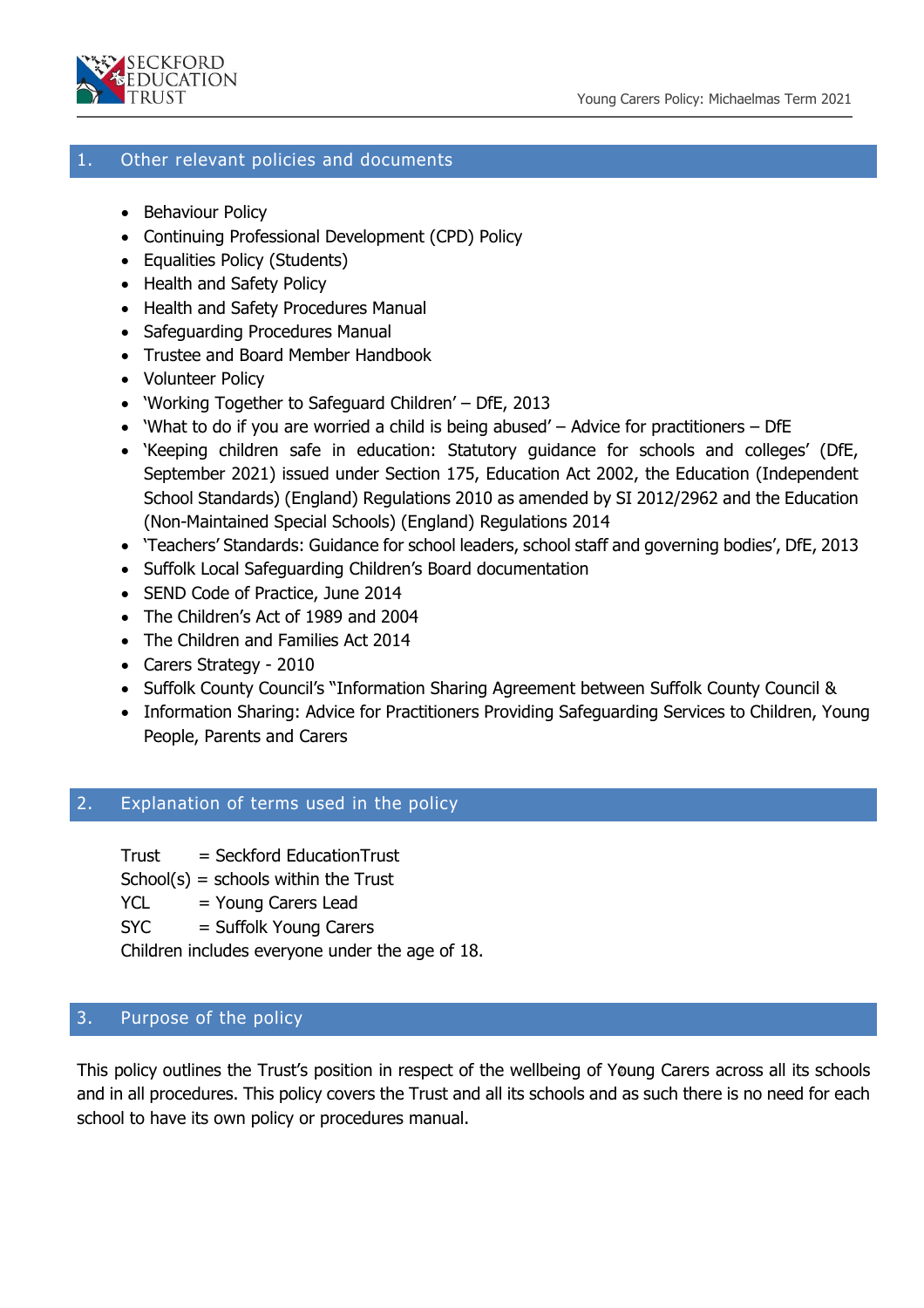

# 4. Policy statement

Recognition and support of our Young Carers is of paramount importance. These students will often have poor attendance, low attainment and a reduced chance of accessing further education or employment which therefore makes this an issue for us as a Trust.

4.1 Kayis<sub>ri</sub>policy is designed to guide staff in the recognition and methods of support available to those identifies as Young Carers within the Seckford EducationTrust. It will outline the methods of identification, the support available in school and how students can be referred to supporting outside agencies.

This policy is based around the following main objectives:

- $_{\rm 4.2~Objectives}$  To identify all students who are caring for others in whatever capacity;
	- To provide confidential mentoring and counselling for students when required;
	- To provide suitable resources, information advice and guidance to support those identified.
	- Make relevant referrals to the Suffolk Young Carers Scheme, Designated Safeguarding Lead(when necessary) and to other agencies offering relevant support;
	- SYC to make contact with the parents and families of those identified as young carers and to keep them informed of the activities offered;
	- Provide a member of staff who will act as the Young Carer Lead YCL.

# **Definition – both categories of Young Carer are covered by this policy**

A Young Carer has been defined as any child under the age of 16 who regularly gives physical, emotional or financial support to another family member.

A Young Adult Carer is someone who is between the ages of 16 and 24 who regularly gives physical, emotional and financial support to a friend, relative or partner.

A Sibling Carer is a young person who is affected by a brother or sister's disability, illness or additional needs.

5.1 Responsibilities of the Head of School on each school site

# 5. Roles and responsibilities

The Head of School will:

- Appoint a Young Carer Lead who will co-ordinate and manage visits from SYC within school;
- Ensure the promotion of the policy throughout the organisation;
- Provide the availability for support and quidance for identified individuals;
- Ensuring that the bullying, harassment and discrimination of young carers by staff or other students is not tolerated;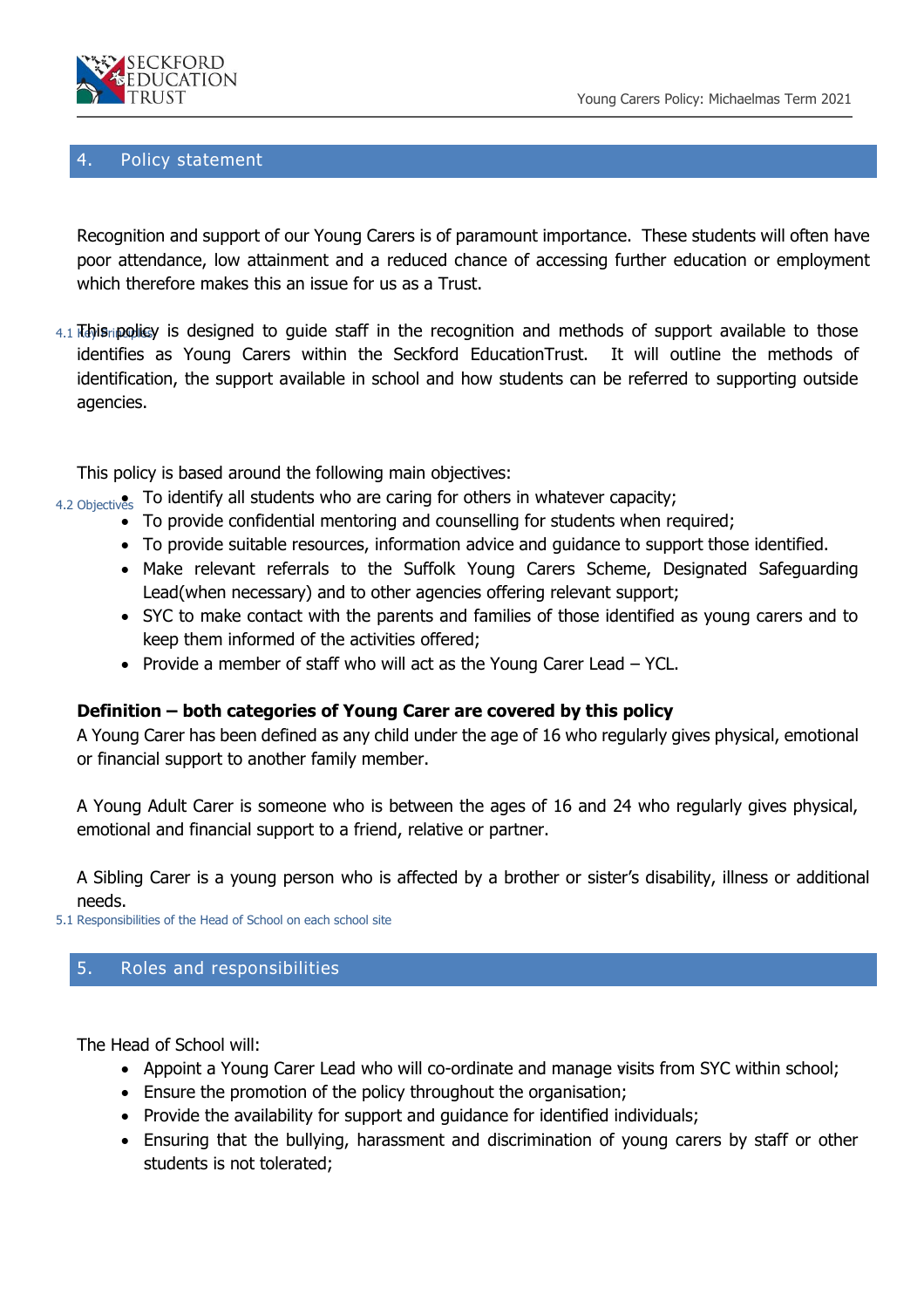

 Ensuring that the Assistant / Deputy Head of School (Pastoral) and the Young Carer Lead make relevant referrals to supporting professionals when necessary.

The Assistant / Deputy Head will:

- Ensure that all relevant referrals are made to supporting agencies and to the YCL within school when appropriate;
- 5.2 Responsibilit**ies.pfdnshbility);** Head of School/ Deputy Head of School Liaise with Pastoral Staff as to the current students identified under their supervision and
	- Meet regularly with the Young Carer Lead to discuss any issues arising.
	- Develop appropriate methods of identifying students in school who are "Young Carers";
	- Maintain the referral system within school;
- 5.3 Young CarenMeet with the Suffolk Young Carers representative on a regular basis;
	- Meet with all students referred as Young Carers;
	- Develop and maintain supporting schemes such as home-work clubs and Student drop in sessions supported by the Young Carer volunteer team;
	- Liaise with the Assistant Headof School, Designated Safeguarding Lead, Pastoral Officer, SENCO, Young Carer Lead and Attendance Officer on a regular basis;
	- Maintain communication with Key Stage/Year/Phase Leads as to the current students identified under their supervision and responsibility.

#### 5.4 Responsibilities of all staff in each school

The responsibilities of the teaching, support staff and volunteers are:

- To be able to identify all those who are performing a Young Carer role;
- To ensure appropriate recognition and support is offered within school by all staff;
- To ensure that the appropriate referrals are made in compliance with legislation, Codes of Practice and School policy.

Identification of Young Carers can be through the following:

# **The young carer may have to perform any of the tasks mentioned below:**

- Cooks or prepares meals regularly for anyone in the family;
- Takes or collects siblings to and from school;
- Regularly makes feeds for baby siblings or changes their nappies;
- Helps any family member to dress;
- Helps any family member to feed;
- Helps any family member to wash or with any other personal hygiene tasks;
- Regularly washes and irons clothes for the rest of the family;  $4\,$
- Regularly does the weekly shopping alone;
- Assists a family member to take essential medication;
- Baby sits for younger siblings regularly whilst parents are working;
- Contributes financially to help support the family;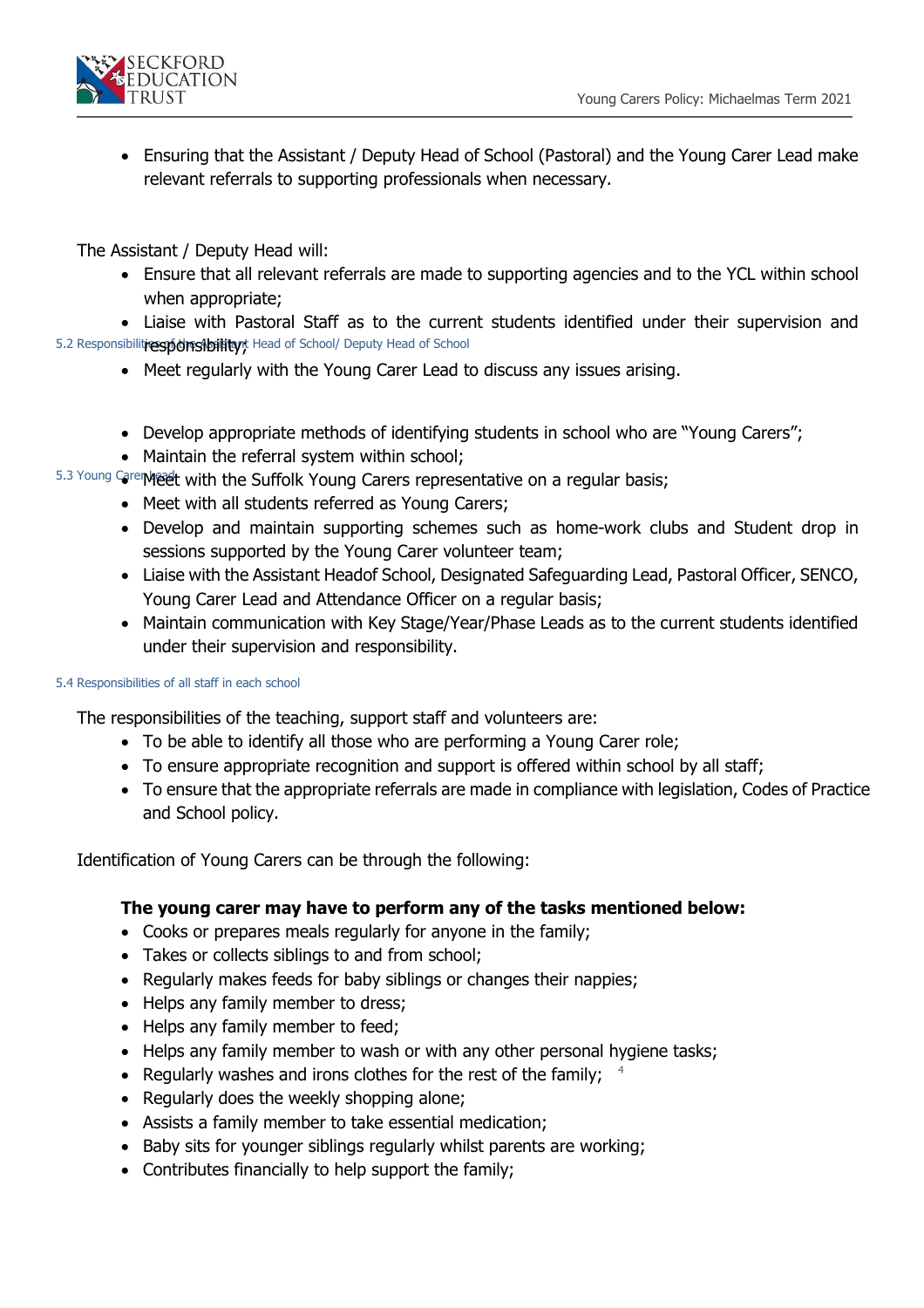

- Gives regular emotional or physical support to a family member who may be suffering from an addiction, substance abuse or mental illness;
- Gives regular emotional or physical support to a family member who may be involved in an abusive relationship, separation or divorce;
- Any other way in which the student feels that they may be supporting others in their family on a regular basis.

Once a Young Carer has been recognised staff will be contacted by the Young Carer Lead and the Assistant/Deputy Head of Schoolto make them aware of the needs of the individuals concerned.

- Students will be identified by the methods discussed above;
- The attendance and punctuality of the Young Carers will show signs of improvement;
- 5.5 Indications of **Secattainment grades of the Young Carer will show improvement;** 
	- The general emotional and physical welfare of those identified will show signs of improvement;
	- The achievement of the Suffolk Young Carers Award creditations.

Success will be reviewed annually by the Head of Schoolin liaison with the Assistant/Deputy Head of School/ Young Carer Lead.

#### 5.6 Confidentiality

It is imperative that those identified as Young Carers can be confident of staff confidentiality. Information shared may be of a very personal or sensitive nature emanating from different sources. Young Carers can expect that privacy and confidentiality will be maintained.

Young Carers will also be informed that where information has been gained which relates to incidents or situations that require immediate notification to the Designated Safeguarding Leador other Statutory Investigative Organisations, this information will be shared. Confidentiality will be maintained between those organisations which have a duty to act on the information shared.

#### 6. Complaints

Any complaints about this policy from outside the Trust should be made in accordance with the Trust's Complaints Policy.

Complaints that are in the public interest and relate to suspected malpractice may be appropriate to raise under the Trust's Whistleblowing Policy.

# 7. Compliance and performance monitoring

The Trust will review this policy annually and ensure that practice across the Trust and all schools is in line with this policy. Any review will take into account the most up-to-date legislation and statutory guidance.

5